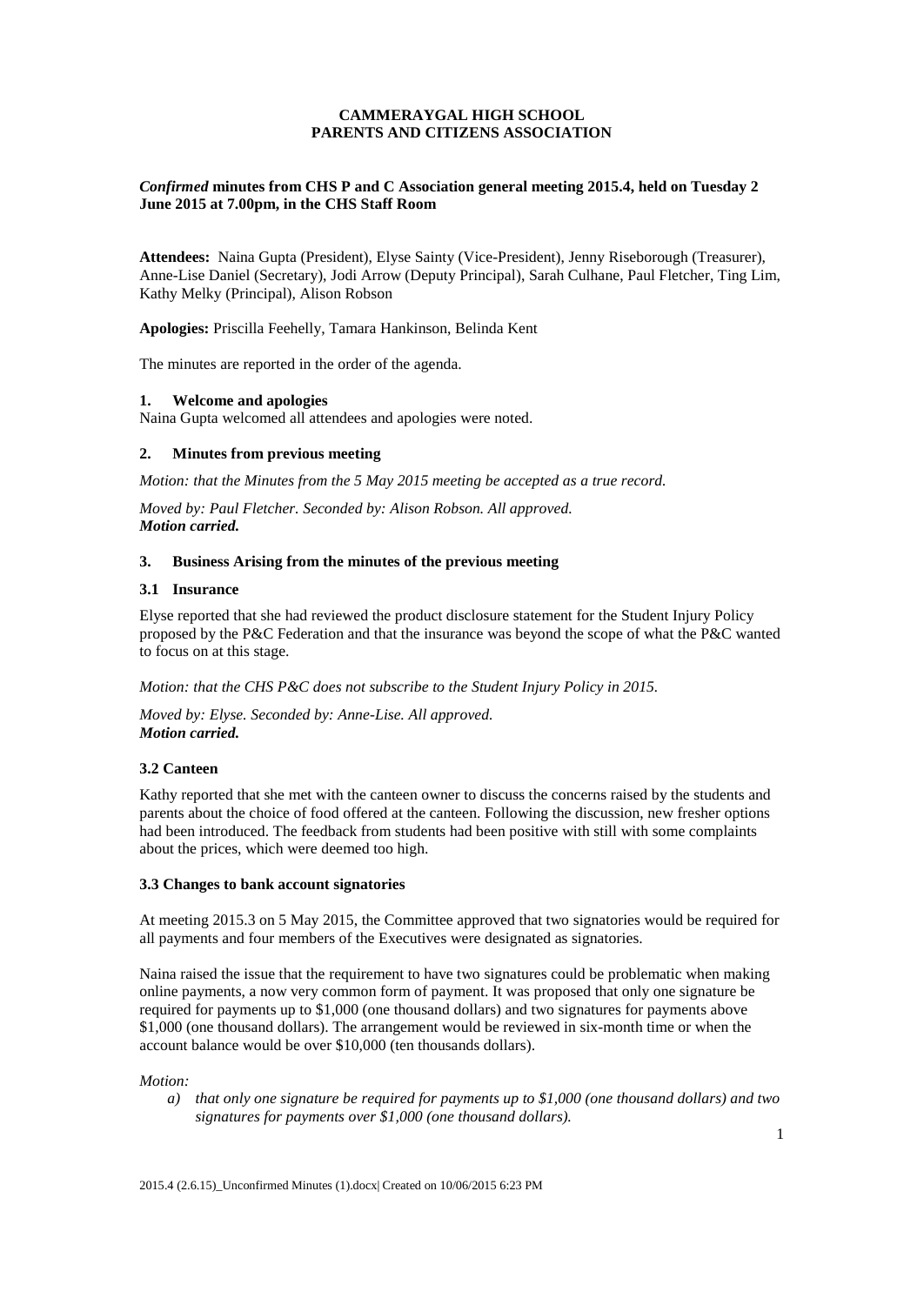*b) that this arrangement be reviewed when the P&C account balance reaches \$10,000 (ten thousands dollars) or in six-month time, whatever comes first.*

*Moved by: Anne-Lise. Seconded by: Naina. All approved. Motion carried.*

## **4. Standing items**

# **4.1 Collection of membership fee**

Anne-Lise reminded all attendees that, under rule 7 of the CHS P&C, a membership fee of \$1 (one dollar) was to be paid by members in order to have voting rights at the general and annual general meetings of the P&C.

Attendees were invited to pay the fee at the meeting. Anne-Lise would keep an up-to-date register of the membership.

## **5. Correspondence**

There was no correspondence for noting or discussion.

### **6. Reports**

## **6.1 School Principal's report**

Kathy presented the draft school plan, informing the Committee that the aim was for the plan to be finalised and publicised early in Term 3. In response to a question in relation to the long-term sustainability of the clubs, one of the components of the school program, Kathy confirmed that this could indeed be an issue as the school grows and teachers' time would be stretched amongst more students and responsibilities. The school was considering various options to support the clubs in the long-term without having to solely rely on the school teaching staff.

Kathy also reported on:

- Athletic Carnival on Friday 5 June
- School reports to be sent home on week 10
- Uniform:
	- o compliance with the school uniform had slipped in Term 2 (especially socks and shoes) and the sanctions outlined in the Uniform Policy were being implemented;
	- o introduction of track suit.

Jodi presented the Mind Matters program [\(http://www.mindmatters.edu.au/\)](http://www.mindmatters.edu.au/) being implemented in the school in response to the results of the "Tell them from me" survey run in Term 1. The survey results showed higher than average levels of anxiety with regards to school amongst the CHS students (21%) (NSW: 19%).

The Mind Matters program had been developed by Beyond Blue and was supported by the Department of Education and Communities (DEC). The program provided a framework for staff to support the wellbeing of students. The first stage of the implementation would consist of a training program for staff, followed by activities aimed more directly at the students.

It was suggested that a talk or presentation on the topic of anxiety be organised for parents.

### **6.2 President's report**

Items from the President report were covered throughout the agenda.

### **6.3 Treasurer's report**

Jenny reported on the following:

• Bank account had been opened.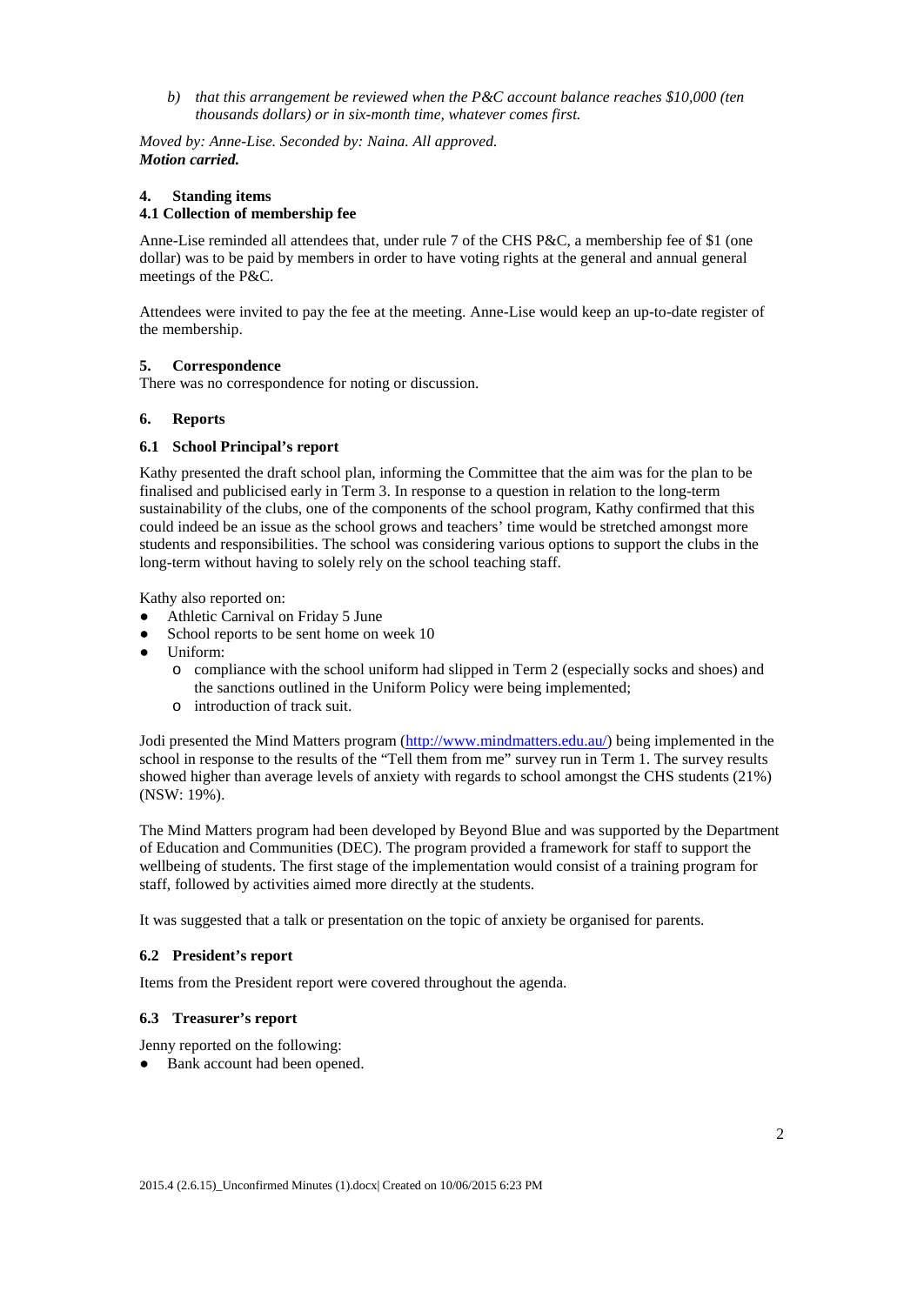- The account balance was \$1,616 (one thousand six hundreds and sixteen dollars), which represented donations from families who had pledged to sponsor specific items at the Parents' Social evening.
- The P&C Association had been registered with the Australian Charities and Not-for-Profit Commission (ACNC), making the P&C eligible to received tax-deductible donations.
- Suggestion that the P&C subscribed to Xero, an online accounting software, to facilitate the management of and reporting on the P&C finances. Annual cost: approximately \$500 per year. No decision was made at the meeting about the subscription.
- Setting up of a Building and Library fund: Elyse was following up with Alan Gardiner, Vice-President of the P&C Association of NSW, on the process and requirements for setting up these types of funds.

## **1. Governance matters**

# **7.1 Amendments to Rules of the Cammeraygal High School Parents and Citizens Association**

Anne-Lise reported that changes to the following rules were proposed:

- Rule 3: amendment to the end of financial year date to align with the date in rule 17
	- Rule 6: changes to the schedule of the general meetings from the second to the first Tuesday of the month
	- Addition of rule 18 to meet requirements from the ACNC

*Motion: that the P&C Rules be amended as follows (deleted text strikethrough; added text in bold underlined):*

*3. The financial year of the association will close on 30 September 31 December each year.*

*6. A general meeting of the P&C Association will be held on the second first Tuesday of each month during term time at 7 pm, except where agreed by vote at a preceding P&C meeting, that a meeting may not be held for one month only or that a meeting be held on a different day than the first Tuesday of the month for one month only.* 

*18. If the organisation is wound up or its endorsement as a deductible gift recipient is revoked (whichever occurs first), any surplus of the following assets shall be transferred to another organisation to which income tax deductible gifts can be made:*

- *gifts of money or property for the principal purpose of the organization*
- *contributions made in relation to an eligible fundraising event held for the principal purpose of the organisation*
- *money received by the organisation because of such gifts and contributions.*

*Moved by: Anne-Lise. Seconded by: Naina. All approved Motion carried.*

# **7.2 Vacancy: Vice-President**

Naina reported that Helen Trappel had resigned from the role of Vice-President for personal reasons. Elections for a new Vice-President would take place at the August meeting. A call for nominations would be included in the next newsletter and Anne-Lise would collect nominations via email. Nominations would also be accepted at the August meeting.

**Action**: Anne-Lise to send the nomination form and cover note to Kathy for inclusion in the next newsletter.

## **8. Sub-committees**

Naina thanked all the parents who expressed interest in being on a sub-committee/working group or offered their skills to support the P&C:

- Fund raising: Naina Gupta, Priscilla Feehelly, Belinda Kent, Kristy Millanta, Deb Lee
- Fun/social events: Naina Gupta, Priscilla Feehelly, Belinda Kent, Deb Lee
- Grounds/Buildings: Elyse Sainty, Deb Lee, Linda Fardell, Ben Howlett, Annabelle Drew
- Uniform: Helen Trappel, Paul Fletcher
- Music: Elyse Sainty, Paul Fletcher, Sarah Culhane
- Sport: Alison Robson, Ting Lim, Chris Hiraishi Mae, Sarah Culhane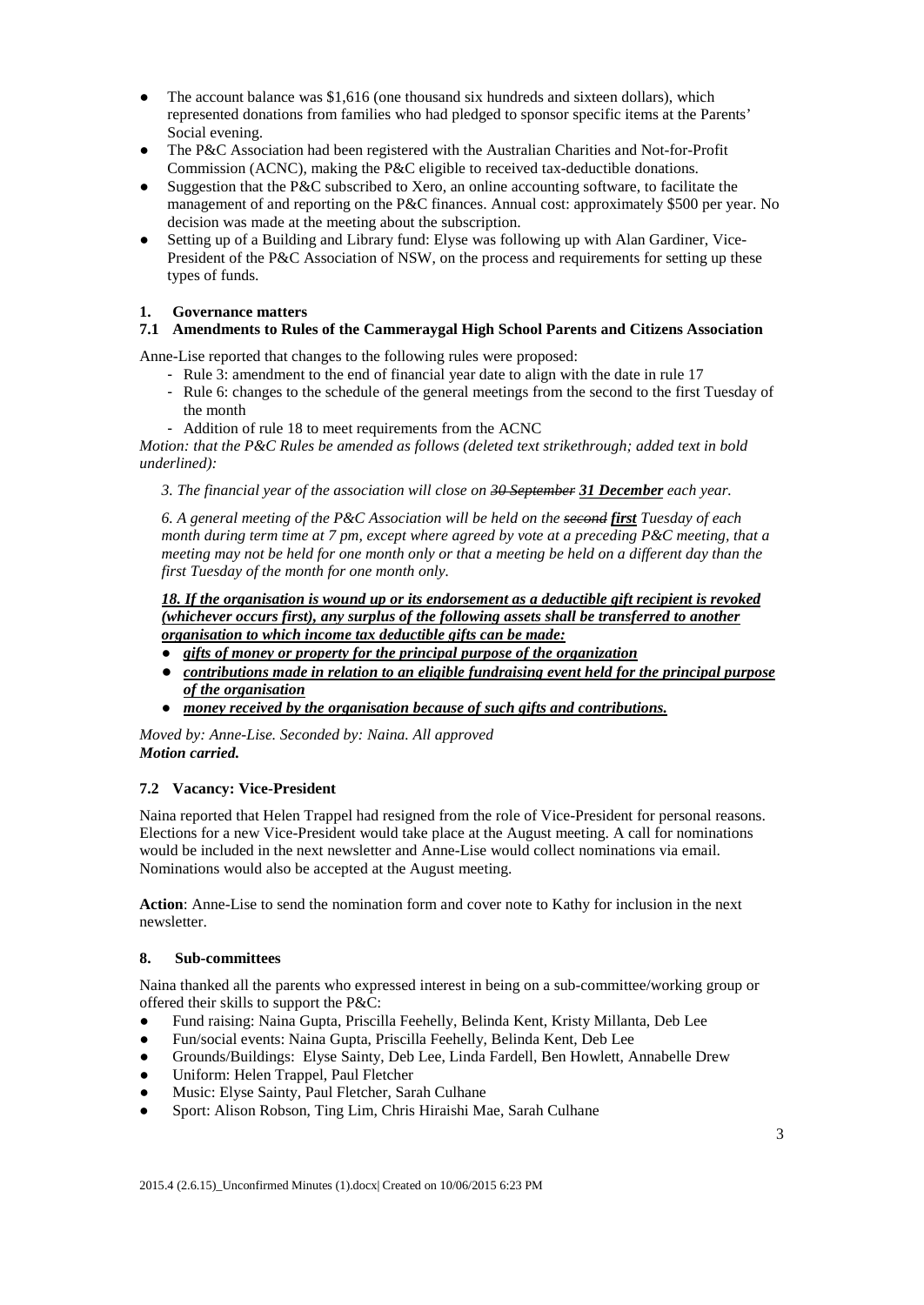- Community: Elyse Sainty, Belinda Kent, Elspeth Froude
- Help with graphic design: Tim Warren and Russell Jeffery

**Action**: Anne-Lise to:

- draft a thank you note to be included in the next Newsletter;
- draft a communication for the sub-committee members with suggestions about how they could organise themselves as well as reporting expectations at the P&C meetings.

### **8.1 Social events/fundraising**

### **8.1a Update on 20 May Parents' Social Night**

Elyse reported that the event went very well. All costs had been covered and a small surplus had ben made. Approximately \$3,500 (three thousands five hundreds dollars) had been pledged towards the wish list or in the form of second-hand items.

There was still \$12,500 (twelve thousands five hundreds dollars) worth of items on the wish list. This amount could be covered by further individual donations as well as a one-off donation from the P&C to the School once the 2015 contributions had been be collected.

The wish list would be included in the next newsletter to encourage more parents to donate. Kathy would review the list in a couple of months and report to the September meeting of the P&C on what would still be required so the amount of the donation can be determined.

**Action**: Elyse to update the wish list and send to Kathy for review.

### **8.1b School disco**

Naina proposed that the P&C organised a disco for the students. Kathy raised some concerns about the idea, noting that the organisation of such events in high school was quite complex and carried significant risks. It would also require the support of the school staff.

The Committee agreed to park the idea of the disco and that the Social Committee would look at other activities that could involve the students, but carried less risks.

### **8.2 Sports Sub-committee**

Alison tabled and spoke to the Sports Sub-committee report (attached).

The Committee agreed that in Term 3 2015, it would be best to focus on only tennis and basketball. Tennis would be offered off-site by an established business, while basketball would require more parents' involvement to manage and coach the teams. Both activities would be offered subject to sufficient number of students being interested. A survey would be sent to families to collect expressions of interest.

To plan for 2016, it was agreed that the 2015 Orientation Day would be used as an opportunity to collect expressions of interest from future students about sport activities.

**Action**: Sports Sub-committee to draft the communication to families about the Tennis and Basketball clubs to run from Term 3, to be sent out via the School office.

## **8.3 Communication**

#### **8.3a Parents' Booklet**

The Communication report circulated with the agenda was received.

### **8.3b P&C webpages and branding**

**Action**: The Executive Committee to liaise with Tamara about:

the process to include information in the School newsletter;

- coordinating the development of the P&C website.

### **8.4 Uniform**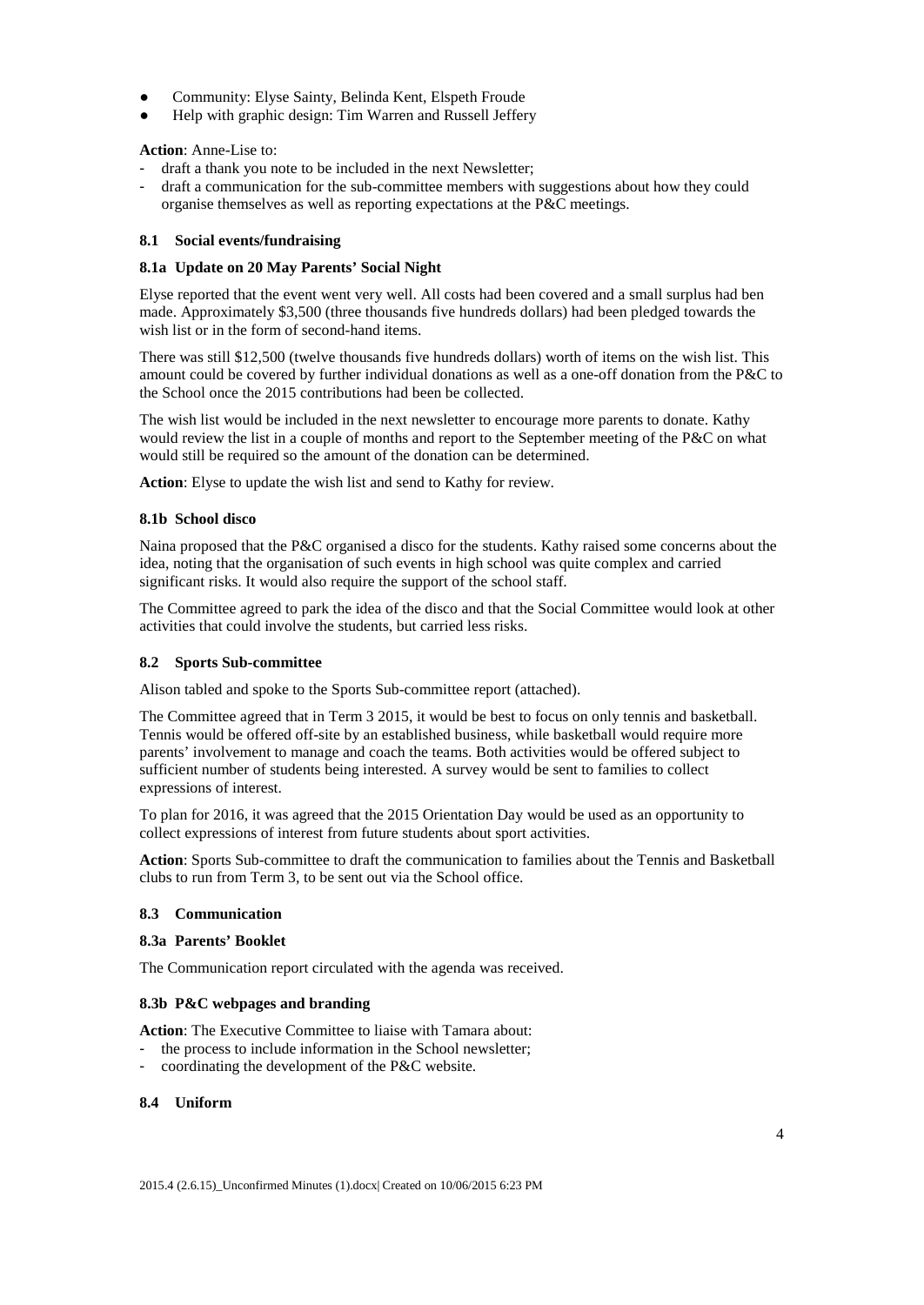## **Actions:**

- Naina to contact Helen to check whether she wishes to be part of the Uniform Sub-committee;
- Kathy to follow-up with the uniform provider about the track suit;
- Paul to discuss with Kathy where decisions about the uniform are up to and what still requires follow-up;
- Anne-Lise to draft a call for volunteers for the Uniform Sub-committee to be included in the next Newsletter.

#### **8.5 Music Sub-committee**

Elyse reported on the following:

- Tara Fermor had been appointed as the Band Conductor. This would allow Anthony McGirr to switch his focus to the Rock Band.
- Rehearsal for the Concert Band would be on Tuesdays.
- A new recruitment drive was underway.
- A Beginner Band may be set up in 2016.

### **9.1 2015 P&C Contribution**

The Committee discussed the amount of the contribution and the schedule for collection.

Elyse had collected information about the contributions charged by other P&Cs in the area (North Sydney Demonstration School, Cammeray Primary School, Mosman High School, Chatswood High School and Willoughby Girls High School). Contributions ranged between \$115 per family and \$245 per child; with some P&Cs charging a discounted contribution if more than one child attended the school. The rates of payment varied also greatly, between 20% and 80% of families paying the contribution depending on the school.

The Committee agreed that a \$250 (two hundred and fifty dollars) contribution was deemed adequate and discussed whether a discount should be offered for families with more than one child. Two options were discussed:

- 1. A contribution would be paid for each child attending the school, with a discounted rate applied from the second child.
- 2. A full contribution would be paid for the first child attending the school, and a family rate, about \$50 (fifty dollars) higher than the single child contribution, applied to families with more than one child attending the school.

The majority of attendees favoured the first model, with a contribution of \$250 (two hundred and fifty dollars) for the first child and \$150 (one hundred and fifty) for each additional child attending the school. It was agreed that this model would be reviewed when the amount for the 2016 contribution would be set.

With regards to the schedule for collection, 2015 contributions would be collected in Term 3. Since there would be no fees charged by the school in Term 3 (all fees were collected in Term 1), a standalone notice from the P&C would be sent out to families via the School office. The 2016 P&C contributions would be collected with the 2016 Term 1 school fees, which would be sent out in Term 4 2015.

#### *Motion:*

- *that the 2015 Cammeraygal High School P&C contribution be set at \$250 (two hundred and fifty dollars) for the first child and \$150 (one hundred and fifty) for each additional child attending the school.* 

- *that the contribution model be reviewed when the amount for the 2016 contribution will be set. Moved: Naina. Seconded: Alison.*

*For: Nania Gupta, Elyse Sainty, Jenny Riseborough, Sarah Culhane, Paul Fletcher, Ting Lim, Alison Robson*

*Against: Anne-Lise Daniel Motion carried.*